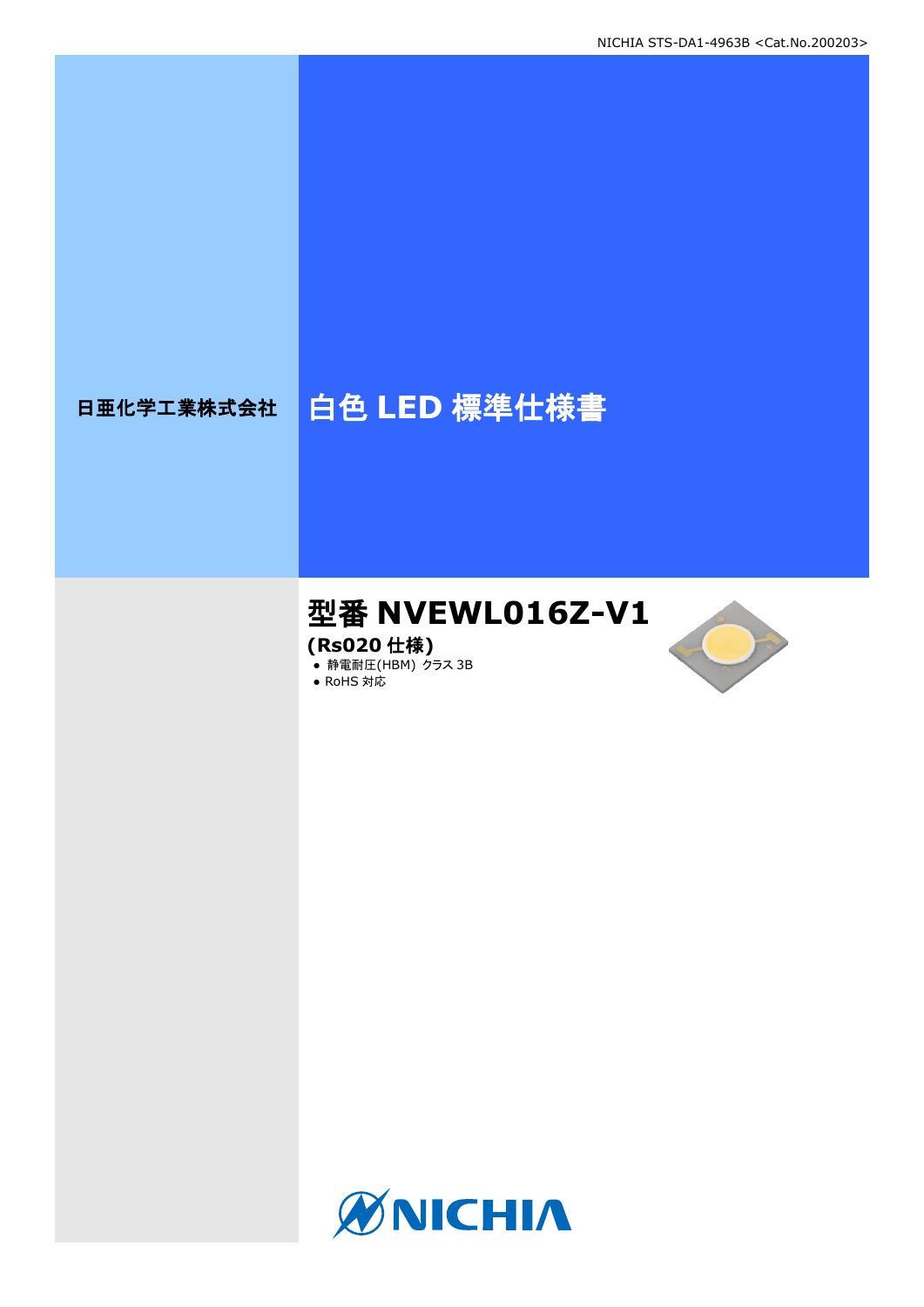## 規格

#### (1) 絶対最大定格

| 項目        | 記号                           | 最大定格           | 単位 |
|-----------|------------------------------|----------------|----|
| 順電流       | ${\rm I}_{{\rm F}}$          | 1500           | mA |
| パルス順電流    | $I_{\text{FP}}$              | 2250           | mA |
| 静電耐圧(HBM) | <b>VESD</b>                  | 8              | kV |
| 逆方向許容電流   | $I_{R}$                      | 85             | mA |
| 許容損失      | $P_D$                        | 76.8           | W  |
| 動作温度      | ${\mathsf T}_{\textsf{opr}}$ | $-40 \sim 105$ | °C |
| 保存温度      | ${\mathsf T}_{\textsf{stg}}$ | $-40 \sim 100$ | °C |
| ジャンクション温度 |                              | 150            | ۰c |

\* TJ=25°C での値です。

\* IFP条件は、パルス幅 10ms 以下、デューティー比は 10%以下です。

\* IF、IFPは、ディレーティング特性を参照してください。

\* 静電耐圧(HBM)は ANSI/ESDA/JEDEC JS-001 のクラス 3B です。

 $*$ 動作温度はケース温度(Tc)での値です。

#### (2) 特性

|           | 項目         | 記号             | 条件             | 標準     | 最大                       | 単位                       |
|-----------|------------|----------------|----------------|--------|--------------------------|--------------------------|
| 順電圧       |            | VF             | $I_F = 600$ mA | 47.0   | $\overline{\phantom{a}}$ | v                        |
| Rs020 ランク | 光束(色度座標1)  | $\Phi_{\rm v}$ | $I_F = 600$ mA | 1750   |                          | Im                       |
|           | X          |                | $I_F = 600$ mA | 0.3882 | -                        |                          |
| 色度座標 1    |            |                | $I_F = 600mA$  | 0.3329 | -                        | $\overline{\phantom{a}}$ |
| Rs020 ランク | 光束(色度座標 2) | $\Phi_{\rm v}$ | $I_F = 600$ mA | 2180   | $\overline{\phantom{a}}$ | Im                       |
|           | X          |                | $I_F = 600mA$  | 0.3360 | $\overline{\phantom{a}}$ |                          |
| 色度座標 2    |            | $I_F = 600$ mA | 0.3335         |        |                          |                          |
| 熱抵抗       |            | $R_{\theta$ JC |                | 0.76   | 0.95                     | °C/W                     |

\* TJ=25°C での値です。パルス駆動により測定しています。

\* 光学特性は、CIE 127:2007 に準拠した値です。

\* 色度座標は、CIE 1931 色度図に基づくものとします。

\* 熱抵抗 RθJCは、JESD51-1 に準拠した Dynamic 法により測定しています。

 $*$  熱抵抗  $R_{\theta JC}$ は、ダイスから Tc 測定ポイントまでの熱抵抗を表します。

\* 熱抵抗 RθJCは放熱グリスを用いた際の熱抵抗値です。放熱シートを用いた場合、熱抵抗値は顕著に大きくなる可能性があります。

\* 熱抵抗に関する詳細は注意事項(6)熱の発生を参照ください。

**COB** の取り扱い、密着、放熱などの一連のアプリケーションノートは弊社ホームページ「**LED** テクニカルデータ」をご確認ください。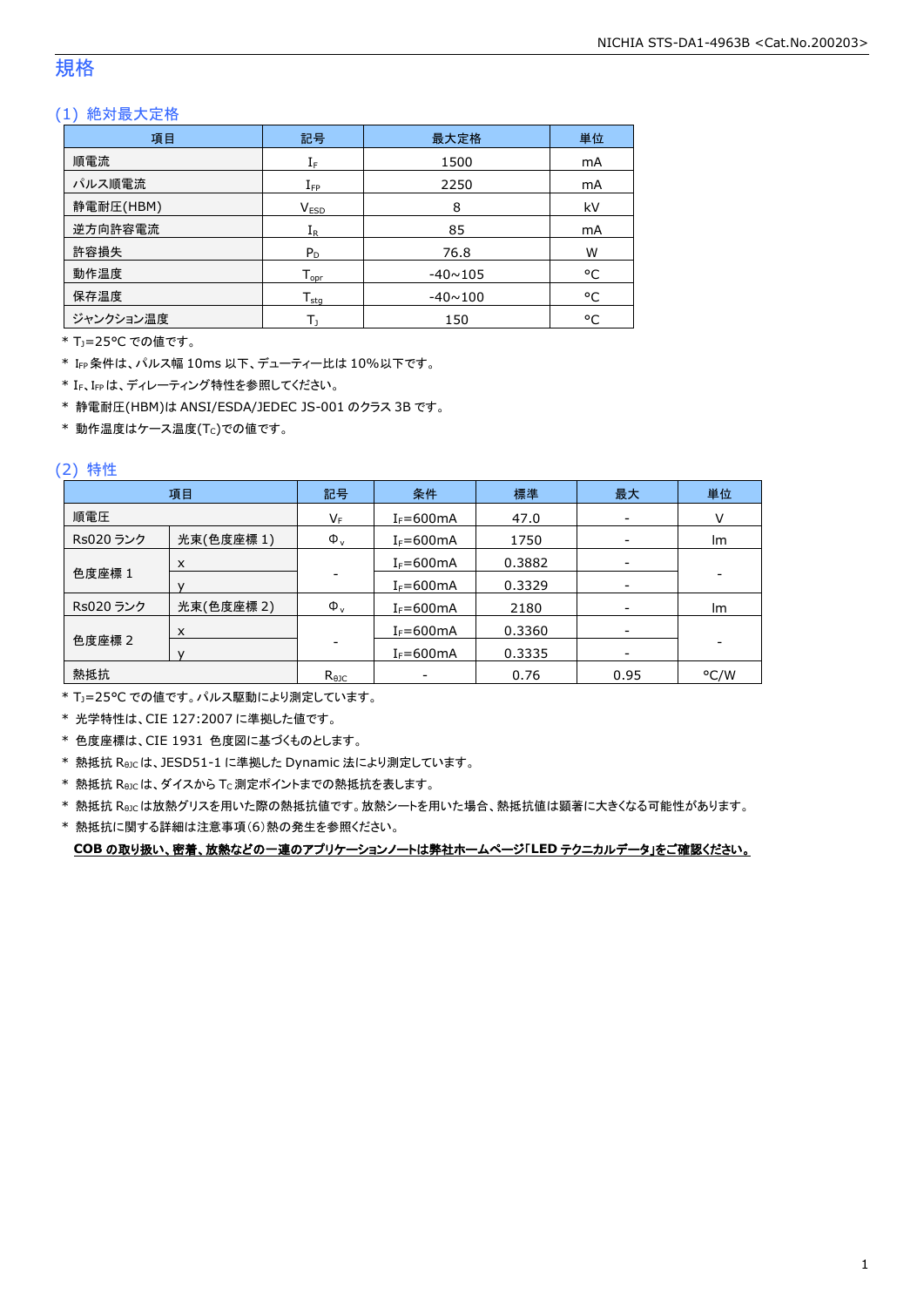# ランク分け

| 項目  | ランク                     | 条件            | 最小   | 最大   | 単位 |  |
|-----|-------------------------|---------------|------|------|----|--|
| 順電圧 | -                       | $I_F = 600mA$ | 44.1 | 51.2 |    |  |
|     | Q0196                   |               | 1960 | 2400 |    |  |
| 光束  | 00157                   | $I_F = 600mA$ | 1570 | 1930 | Im |  |
| 演色性 | $R_{a}$<br><b>Rs020</b> | $I_F = 600mA$ | -    | -    | -  |  |

色度範囲 $(I_f=600$ mA)

色度座標は中央値より MacAdam 楕円 3 ステップ範囲内となります。

|            |                            | ランク    | ランク    |
|------------|----------------------------|--------|--------|
|            |                            | sm353q | smc53  |
| 色温度値(単位:K) | $\mathsf{T}_{\mathsf{CP}}$ | 3500   | 5300   |
|            | x                          | 0.3882 | 0.3360 |
| 色度座標中央値    |                            | 0.3329 | 0.3335 |

\* T<sub>J</sub>=25°C での値です。パルス駆動により測定しています。

\* 順電圧は±0.46V の公差があります。

\* 光束は±5%の公差があります。

\* 色度は±0.003 の公差があります。

\* 1 注文単位に対して上記のランクを納入します。又、その納入比率は問わないものとします。

#### 色度,演色性-光束ランク対応表

| 色度ランク  | 演色性ランク | 光東ランク |
|--------|--------|-------|
| sm353q | Rs020  | O0157 |
| smc53  | Rs020  | O0196 |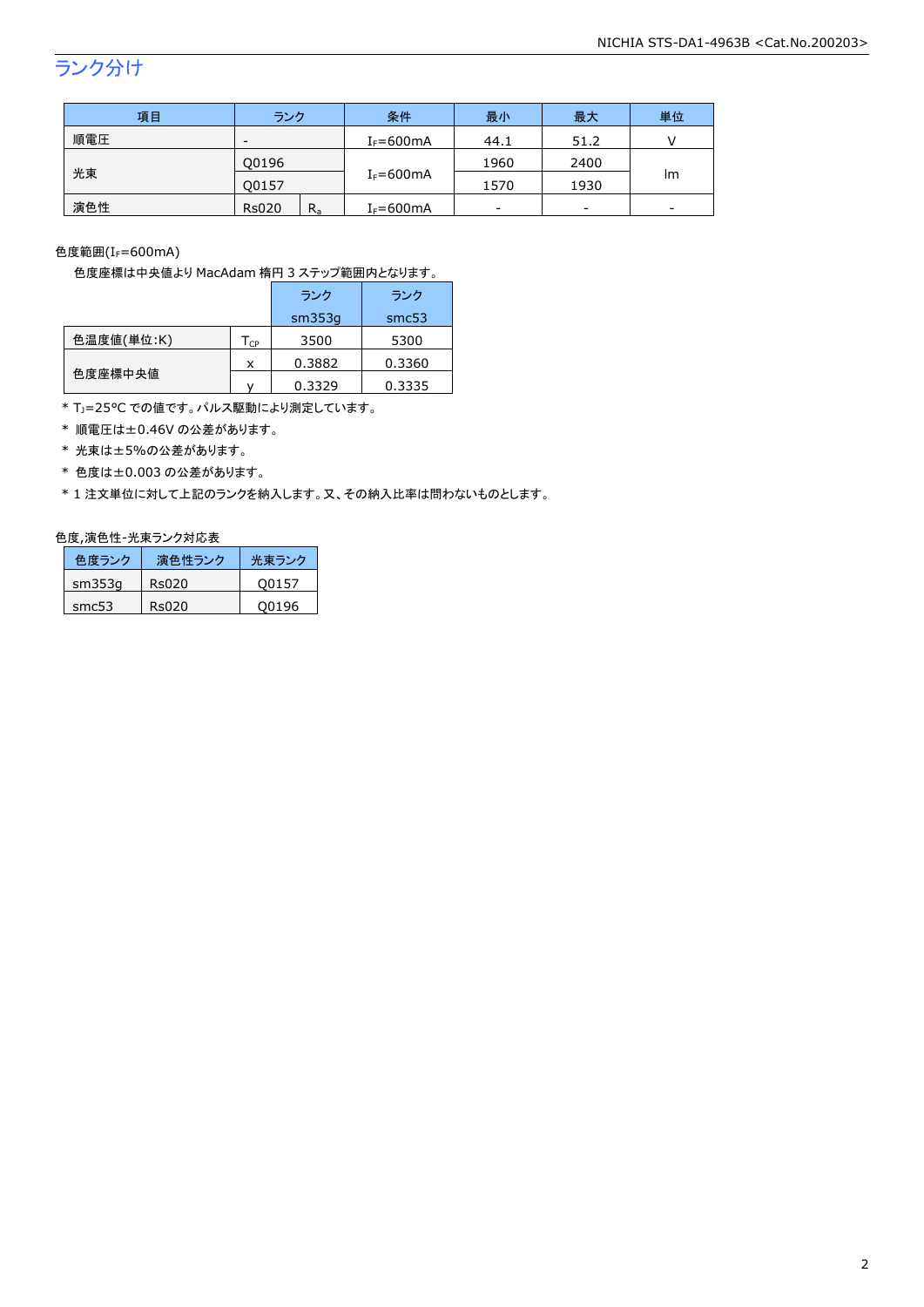色度図

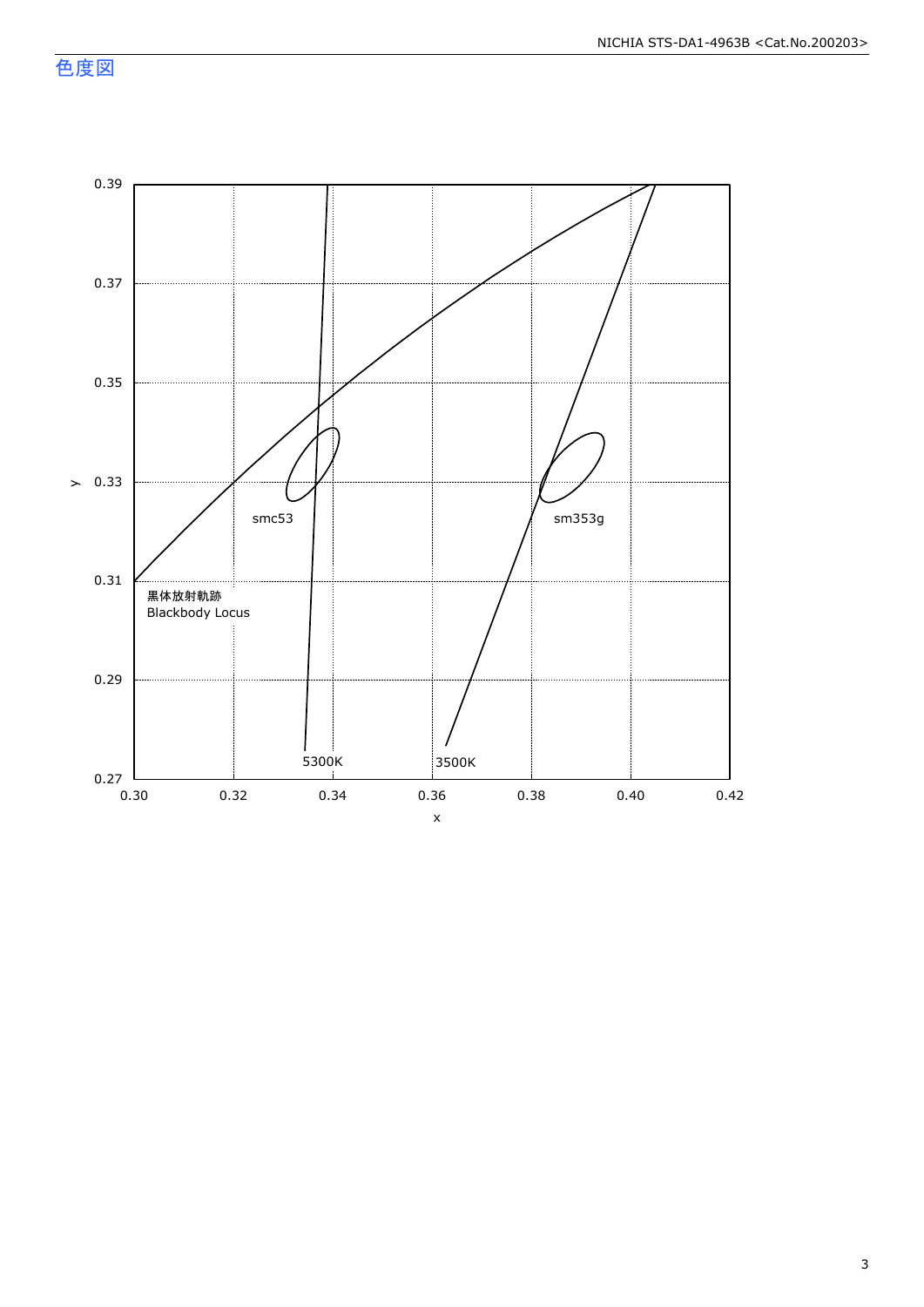#### NICHIA STS-DA1-4963B <Cat.No.200203>

### 外形寸法

(単位 Unit: mm) This product complies with RoHS Directive. \* 本製品はRoHS指令に適合しております。 (単位 Unit: mm, 公差 Tolerance: ±0.3) STS-DA7-12200A NVEWL016Z-V1 The dimension(s) in parentheses are for reference purposes. \* 括弧で囲まれた寸法は参考値です。 No. Part No.







| 項目 Item                                           | 内容 Description                                                           |
|---------------------------------------------------|--------------------------------------------------------------------------|
| パッケージ材質<br>Package Materials                      | セラミックス<br>Ceramics                                                       |
| 封止樹脂材質<br><b>Encapsulating Resin</b><br>Materials | シリコーン樹脂<br>(拡散剤+蛍光体入り)<br>Silicone Resin<br>(with diffuser and phosphor) |
| 雷極材質<br><b>Electrodes Materials</b>               | 金メッキ<br>Au-plated                                                        |
| 質量<br>Weight                                      | 1.2q(TYP)                                                                |



| パッケージ材質                                           | セラミックス                                                                   |
|---------------------------------------------------|--------------------------------------------------------------------------|
| Package Materials                                 | Ceramics                                                                 |
| 封止樹脂材質<br><b>Encapsulating Resin</b><br>Materials | シリコーン樹脂<br>(拡散剤+蛍光体入り)<br>Silicone Resin<br>(with diffuser and phosphor) |
| 雷極材質<br><b>Electrodes Materials</b>               | 金メッキ<br>Au-plated                                                        |
| 質量<br>Weight                                      | 1.2q(TYP)                                                                |
|                                                   |                                                                          |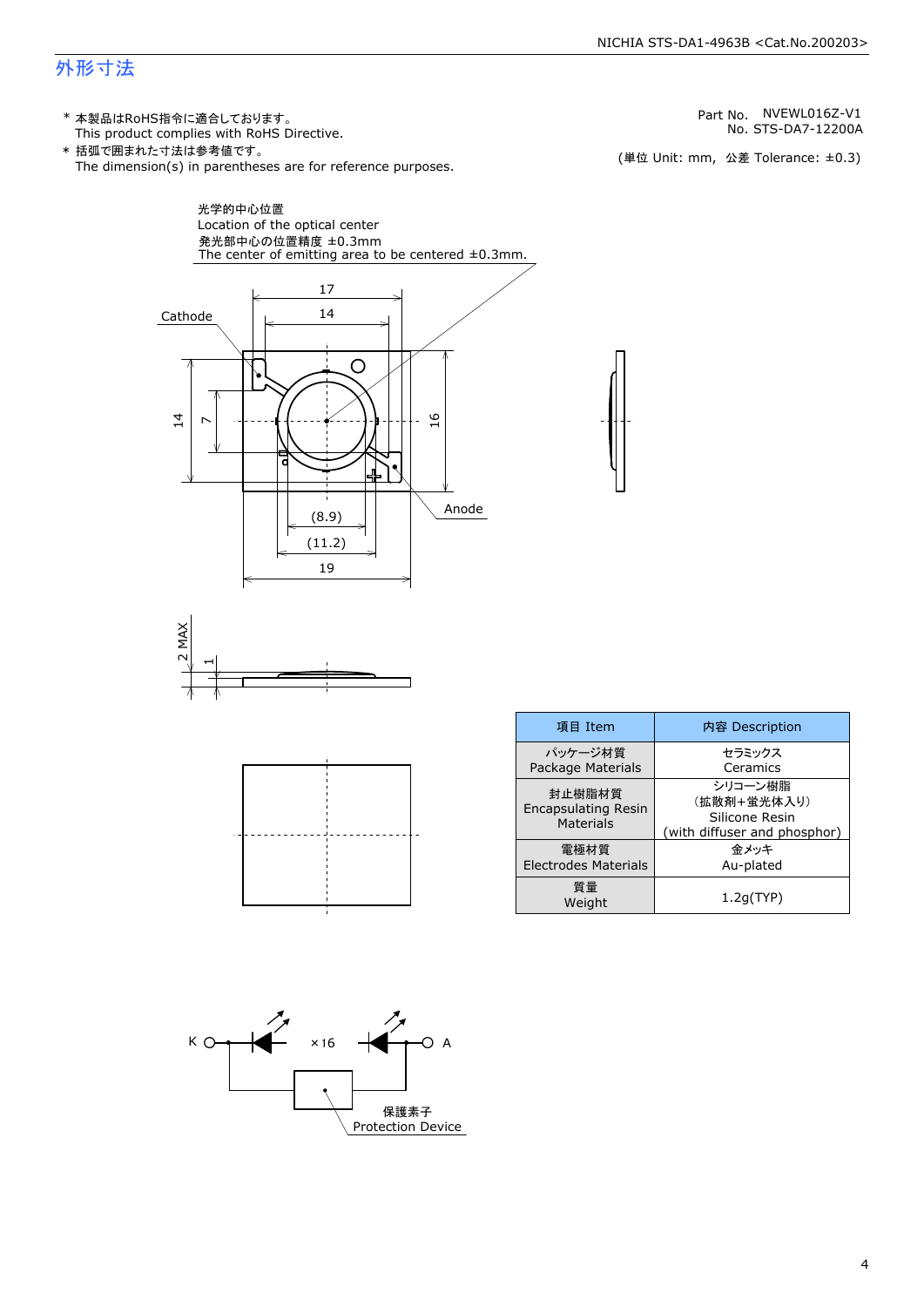# はんだ付け

#### ● 手はんだ推奨条件

| →"烏庫」 | 380°C 以下 |
|-------|----------|
| .間    | 5 秒以内    |

\* 手はんだは 1 回までとして下さい。

- \* 本製品は、封止材料及び封止樹脂枠材料にシリコーン樹脂を用いているため、上面の封止部が柔らかく、力が加わると傷、欠け、剥がれ、製品の変形、 断線や信頼性に影響を及ぼす恐れがあります。封止部及び封止樹脂枠に圧力を加えないで下さい。
- \* 基本的にはんだの取り付け後の修正は行わないで下さい。やむをえず修正する場合は、事前に修正による特性の劣化のなきことを確認の上行って下さ い。
- \* はんだ付け時、加熱された状態で LED にストレスを加えないで下さい。
- \* 実装機を使用する場合は、本製品にあった吸着ノズルを選定下さい。発光面サイズより小径のノズルを使用しますと発光面を傷つけると共に LED が不灯 に至る可能性があります。
- \* フラックスを使用する場合はノンハロゲンタイプを推奨します。また LED に直接フラックスがかかるような工程設計は行わないで下さい。
- \* 端子電極にリード線をはんだ付けする際及びはんだ付け後は、リード線にテンションを加えないようにしてください。端子電極の破壊もしくは端子電極の密 着強度が低下する恐れがあります。
- \* 端子電極にリード線のはんだ付けを行う場合は、使用はんだやリード被覆線の種類によってその含有成分により、端子電極の密着強度が低下する場合 がありますので、事前に実際に使用する部材にてご確認をお願いします。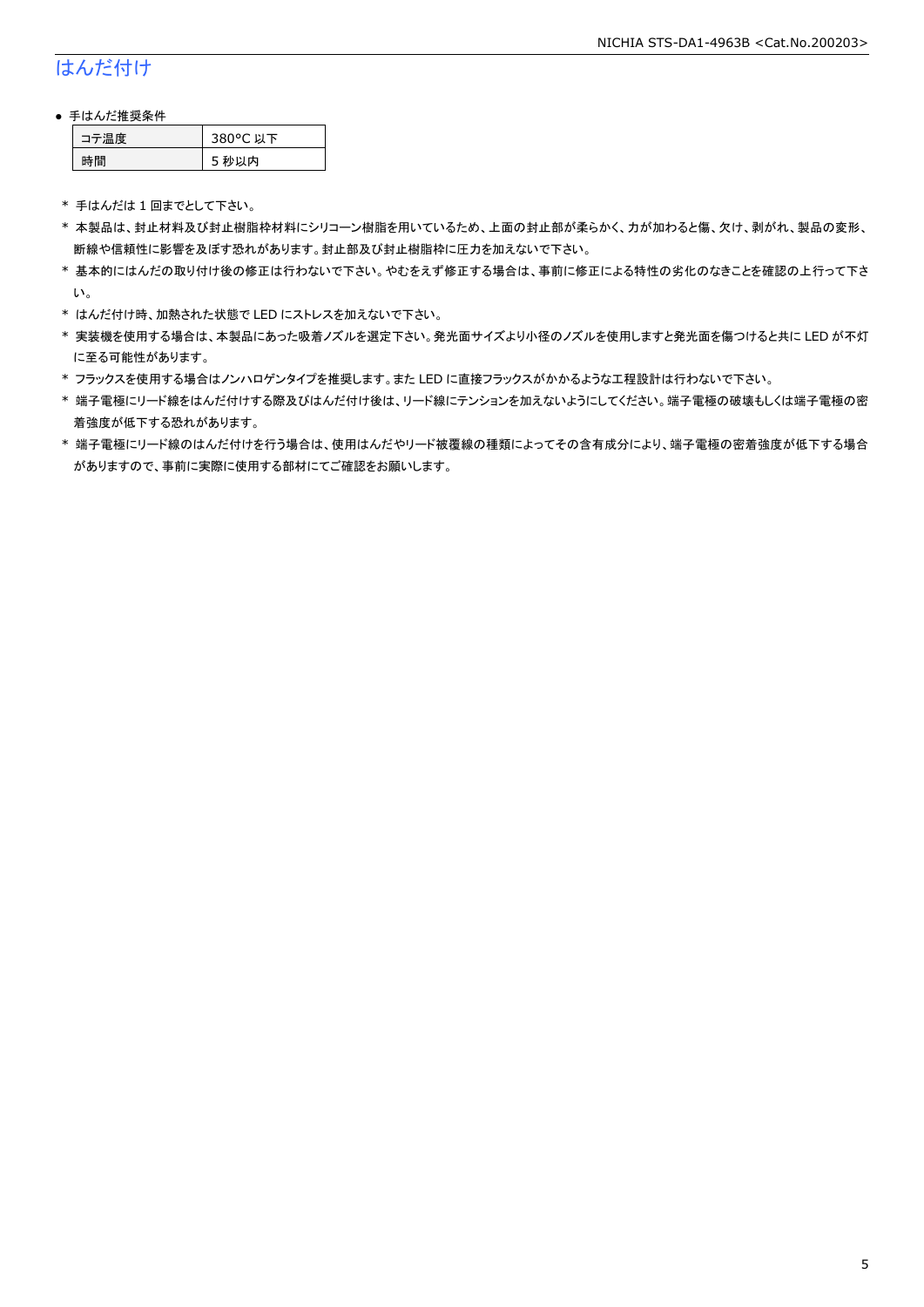# 梱包用トレイ

\* 数量は1トレイにつき 54個入りです。<br>Tray Size: 54pcs

\* 数量は1トレイにつき 54個入りです。<br>Tray Size: 54pcs<br>\* 寸法は参考です。<br>All dimensions shown are for reference only and are not guaranteed. \* づ法は参考です。



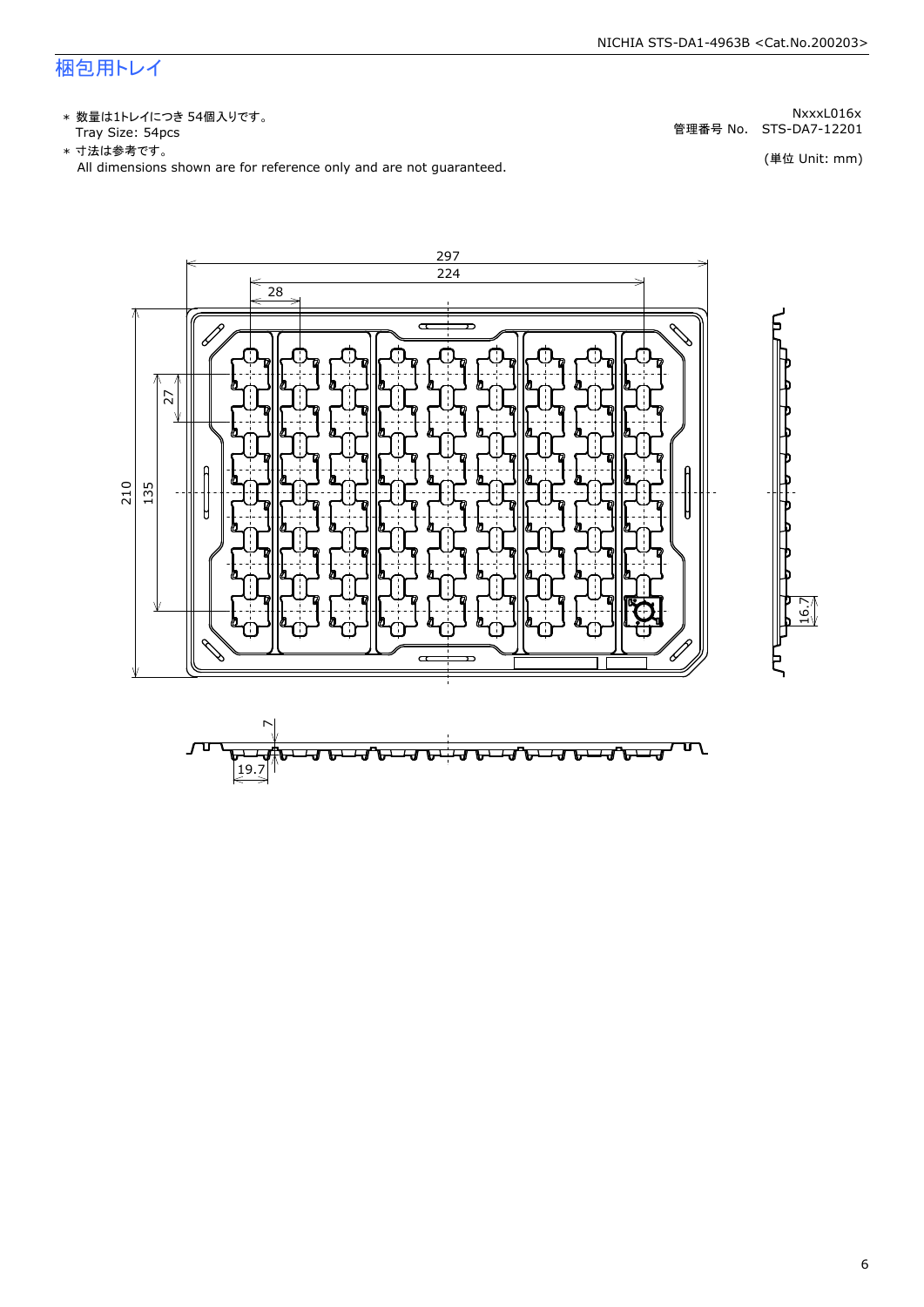Part No. Nxxxxxxx<br>No. STS-DA7-5106D

### 梱包仕様

Trays are shipped with desiccants in heat-sealed moisture-proof bags. シリカゲルとともにトレイをアルミ防湿袋に入れ、熱シールにより封をします。



Label ラベル  $\mathscr{U}$ NICHIA  $\begin{array}{lll} \text{cN}_{\text{us}} & \text{XXXX} & \text{LED} \\ \text{part no.:} & \text{Nxxxxxxx} \\ \text{LOT:} & \text{YMxxxx-RRR} \\ \text{QTY.:} & & \text{PCS} \\ \hline & \text{ROHS} \end{array}$ NICHIA CORPORATION <sup>491</sup> OKA, KAMINAKA, ANAN, TOKUSHIMA, JAPAN LOT: QTY.: YMxxxx-RRR PCS PART NO.:

Moisture-proof bags are packed in cardboard boxes with corrugated partitions. アルミ防湿袋を並べて入れ、ダンボールで仕切ります。





- \* \*\*\*\*\*\*\* is the customer part number.<br>If not provided, it will not be indicated on the label.<br>客先型名が設定されていない場合は空白です。
- For details, see "LOT NUMBERING CODE"<br>in this document.<br>ロット表記方法についてはロット番号の項を<br>参照して下さい。
- \* Products shipped on trays are packed in a moisture-proof bag.<br>They are shipped in cardboard boxes to protect them from external forces during transportation.<br>本製品はトレイに入れたのち、輸送の衝撃から保護するためダンボールで梱包します。<br>\* Do not drop or exp 本製品はトレイに入れたのち、輸送の衝撃から保護するためダンボールで梱包します。
- Do not drop or expose the box to external forces as it may damage the products. \*
- 取り扱いに際して、落下させたり、強い衝撃を与えたりしますと、製品を損傷させる原因になりますので注意して下さい。 Do not expose to water. The box is not water-resistant. \*
- ダンボールには防水加工がされておりませんので、梱包箱が水に濡れないよう注意して下さい。 \*
- 輸送、運搬に際して弊社よりの梱包状態あるいは同等の梱包を行って下さい。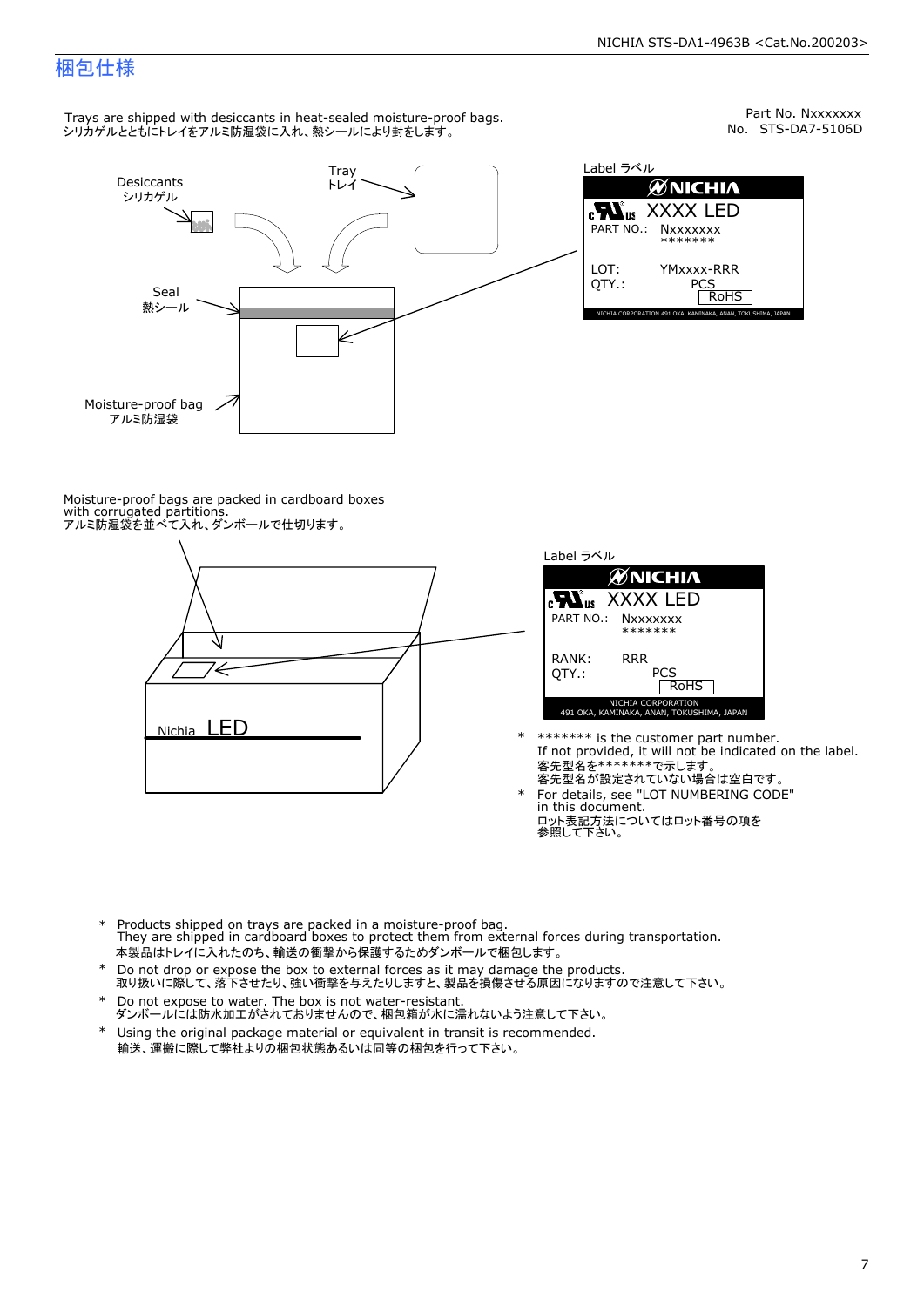# ロット番号

ロット番号は以下のように英数字で表記します。

- YMxxxx RRR
- Y 製造年

| 年    |   |  |  |
|------|---|--|--|
| 2019 |   |  |  |
| 2020 | Κ |  |  |
| 2021 |   |  |  |
| 2022 | м |  |  |
| 2023 | Ν |  |  |
| 2024 |   |  |  |

#### M - 製造月

| 月 | м | 月  | м |
|---|---|----|---|
|   |   |    |   |
|   |   | 8  | 8 |
| ∍ |   | 9  | q |
|   |   | 10 | A |
|   |   |    | P |
| 6 |   | 12 |   |

xxxx-当社管理番号

RRR-色度ランク、光束ランク、演色性ランク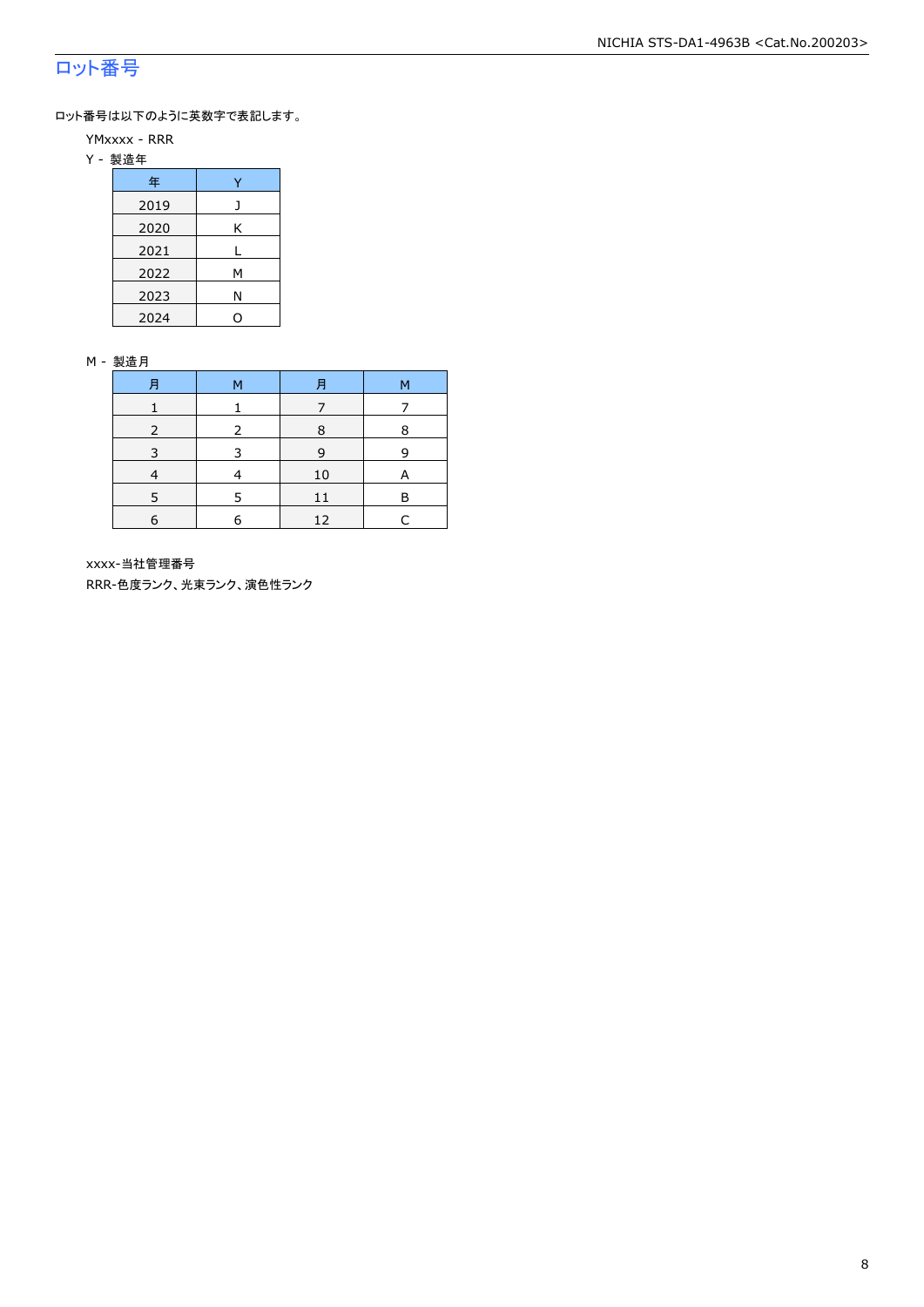ディレーティング特性

NVEWL016Z-V1 管理番号 No. STS-DA7-12226



9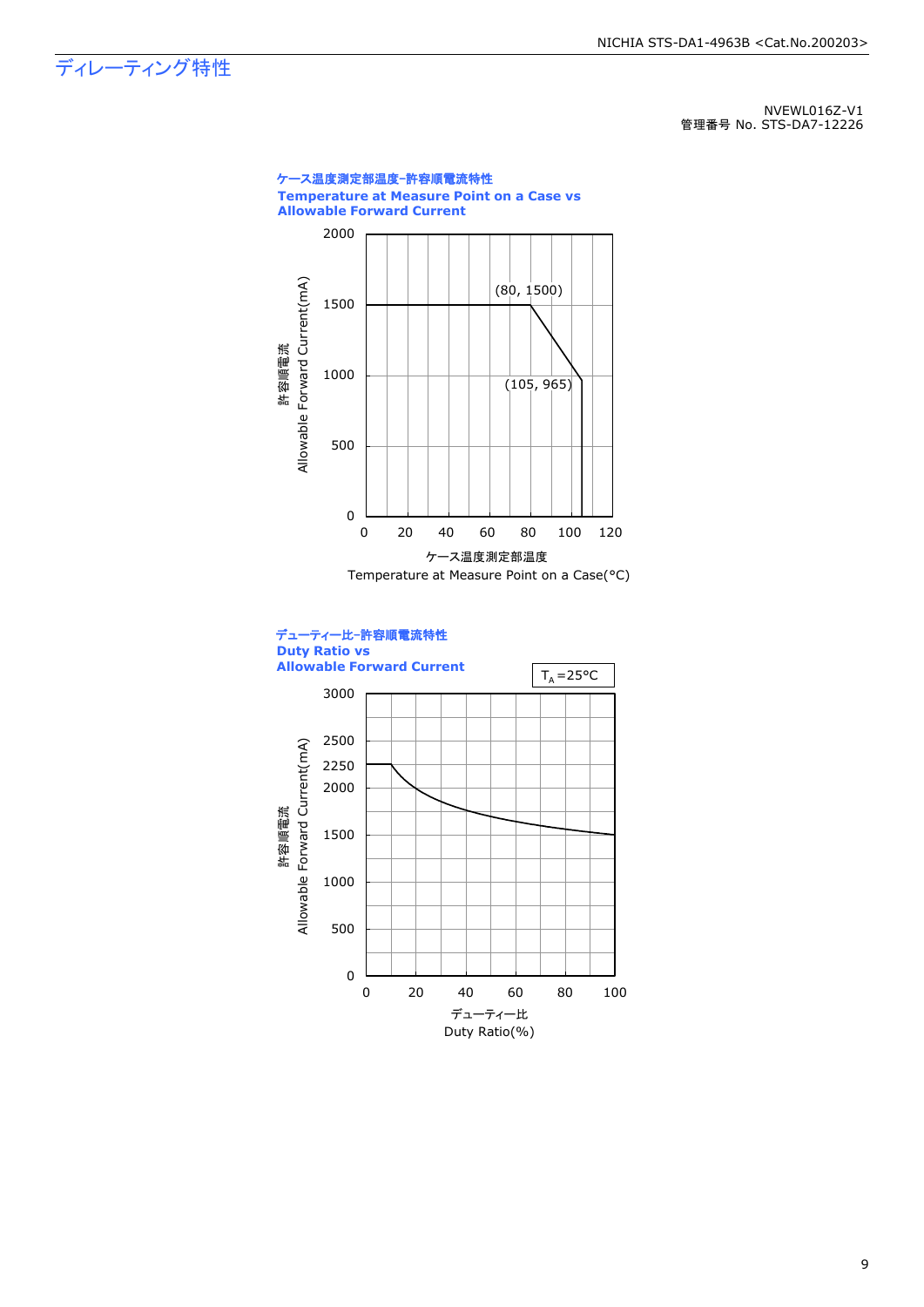#### NICHIA STS-DA1-4963B <Cat.No.200203>

# 光学特性

#### \* 本特性は参考です。

All characteristics shown are for reference only and are not guaranteed.

NVEWL016Z-V1 管理番号 No. STS-DA7-12405A

 $\;\ast\;$  パルス駆動により測定しています。<br>The following graphs show the characteristics measured in pulse mode.



指向特性 **Directivity** 



\* 本特性は演色性ランクRs020に対応しています。 The graphs above show the characteristics for Rs020 LEDs of this product.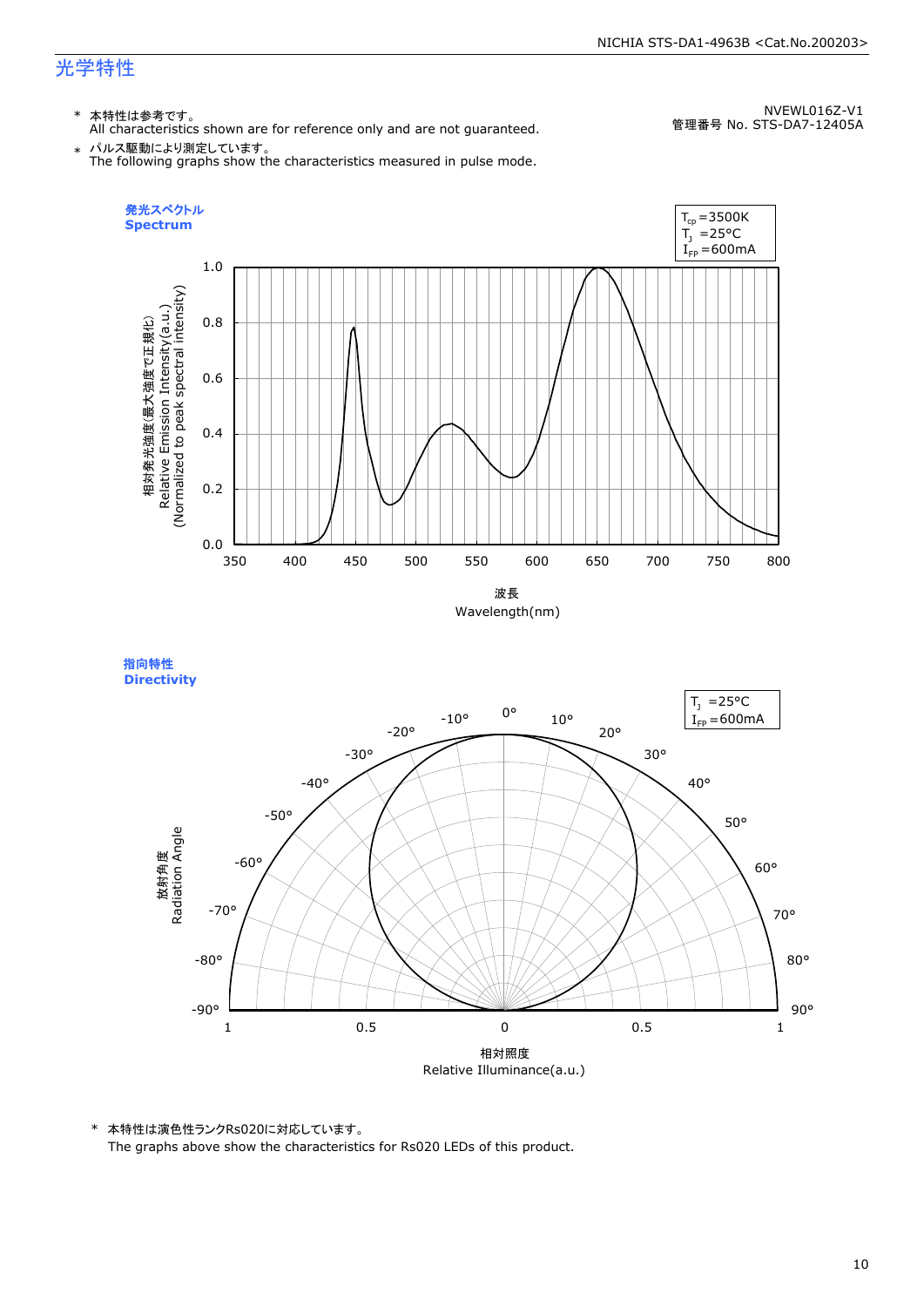# 光学特性

### \* 本特性は参考です。

All characteristics shown are for reference only and are not guaranteed.

NVEWL016Z-V1 管理番号 No. STS-DA7-12406A

 $\;\ast\;$  パルス駆動により測定しています。<br>The following graphs show the characteristics measured in pulse mode.



指向特性 **Directivity** 



\* 本特性は演色性ランクRs020に対応しています。 The graphs above show the characteristics for Rs020 LEDs of this product.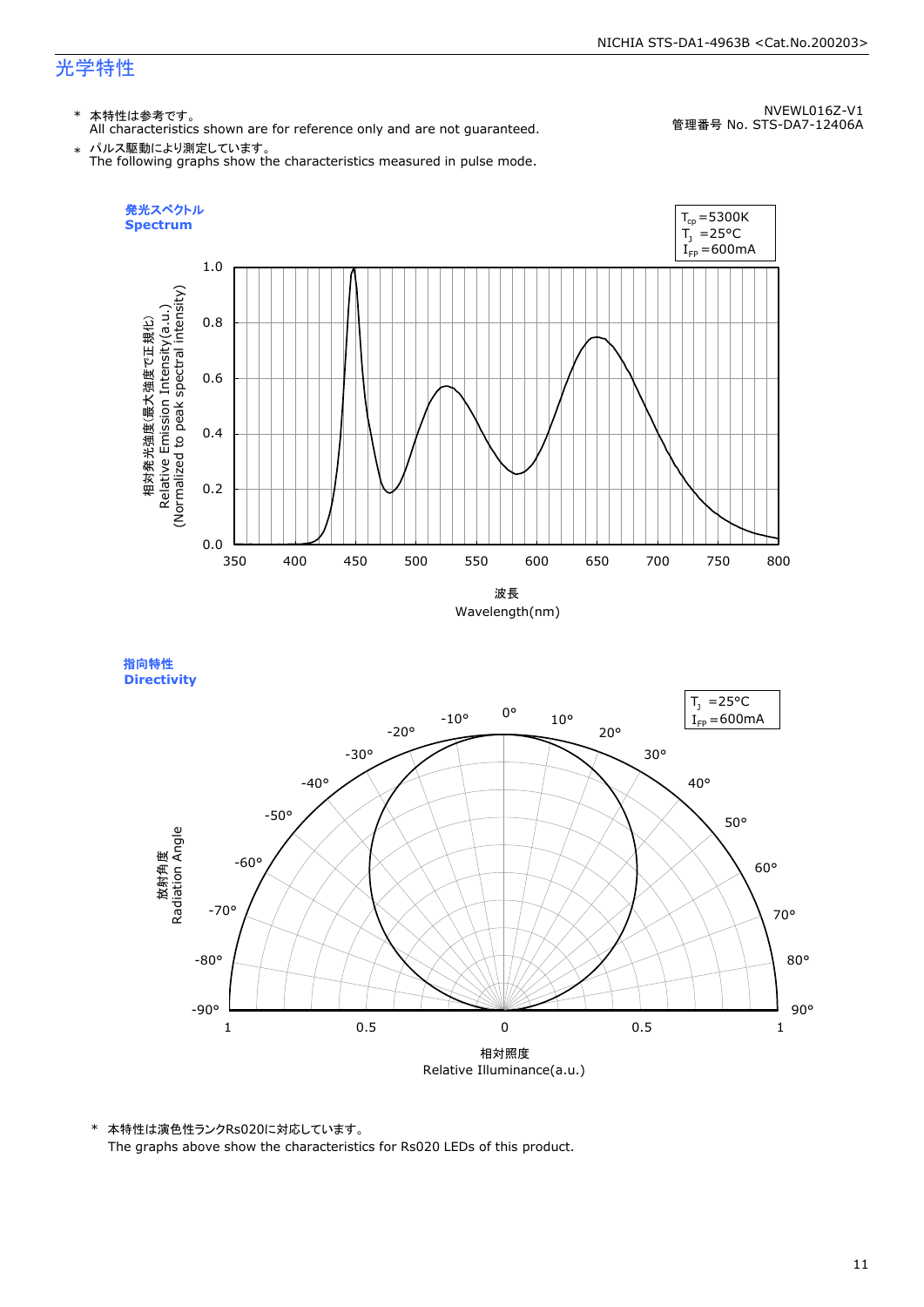\* 本特性は参考です。

All characteristics shown are for reference only and are not guaranteed. \* パルス駆動により測定しています。

The following graphs show the characteristics measured in pulse mode.

NVEWL016Z-V1 管理番号 No. STS-DA7-12407A

NICHIA STS-DA1-4963B <Cat.No.200203>



\* 本特性は色度ランクsm35xg(ランク座標範囲内の特別ランクを含む)、演色性ランクRs020に対応しています。 The graphs above show the characteristics for sm35xg, Rs020 LEDs, including sub-bins, of this product.

#### 12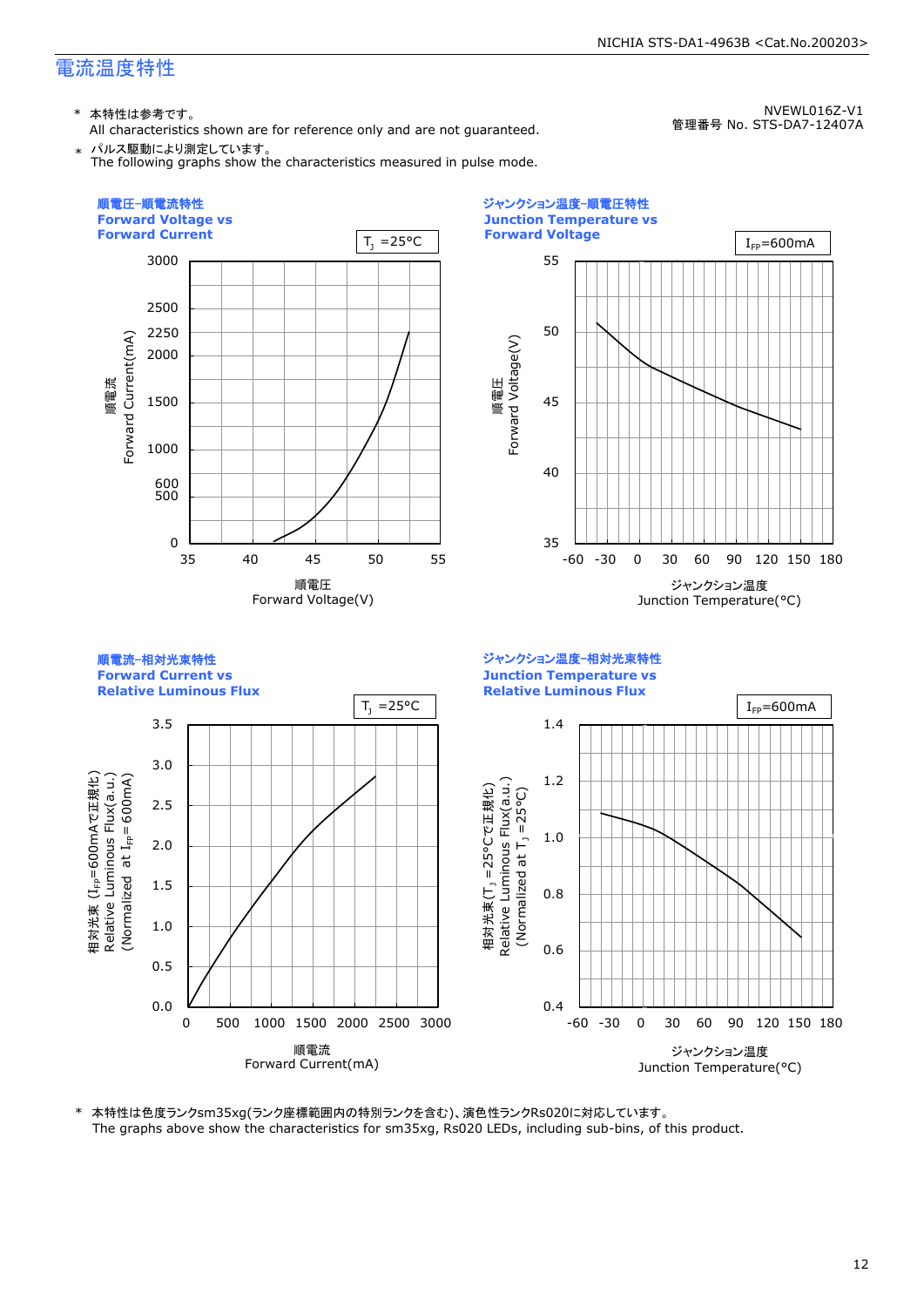\* 本特性は参考です。

All characteristics shown are for reference only and are not guaranteed. \* パルス駆動により測定しています。

The following graphs show the characteristics measured in pulse mode.

NVEWL016Z-V1 管理番号 No. STS-DA7-12408A

NICHIA STS-DA1-4963B <Cat.No.200203>



\* 本特性は色度ランクsmc5x(ランク座標範囲内の特別ランクを含む)、演色性ランクRs020に対応しています。 The graphs above show the characteristics for smc5x, Rs020 LEDs, including sub-bins, of this product.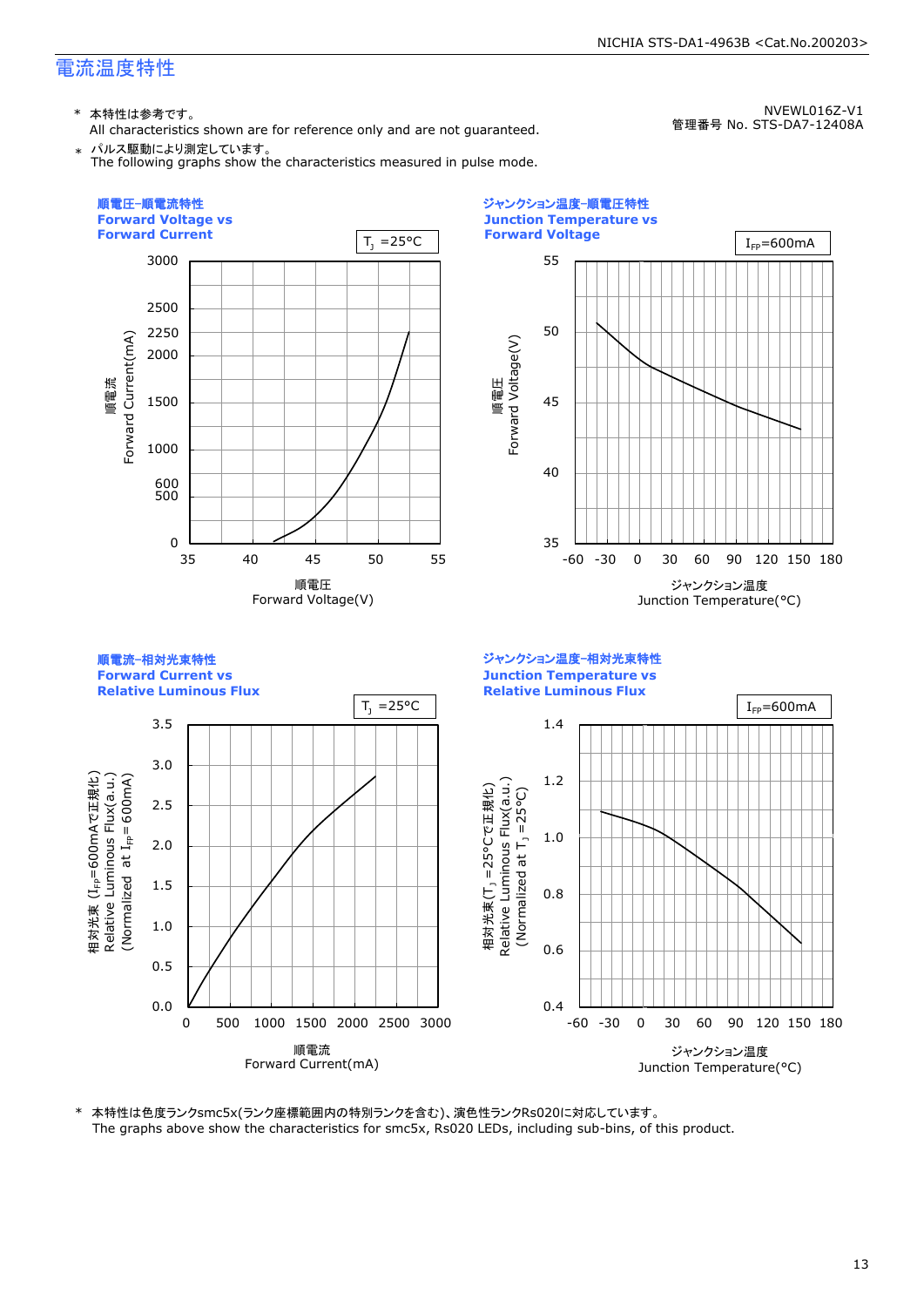- \* All characteristics shown are for reference only and are not guaranteed. 本特性は参考です。
- \* Ine following graphs show th<br>、パルス駆動により測定しています。 The following graphs show the characteristics measured in pulse mode.

Part No. NVEWL016Z-V1 No. STS-DA7-12409B





\* The graphs above show the characteristics for Rs020 LEDs of this product. 本特性は演色性ランクRs020に対応しています。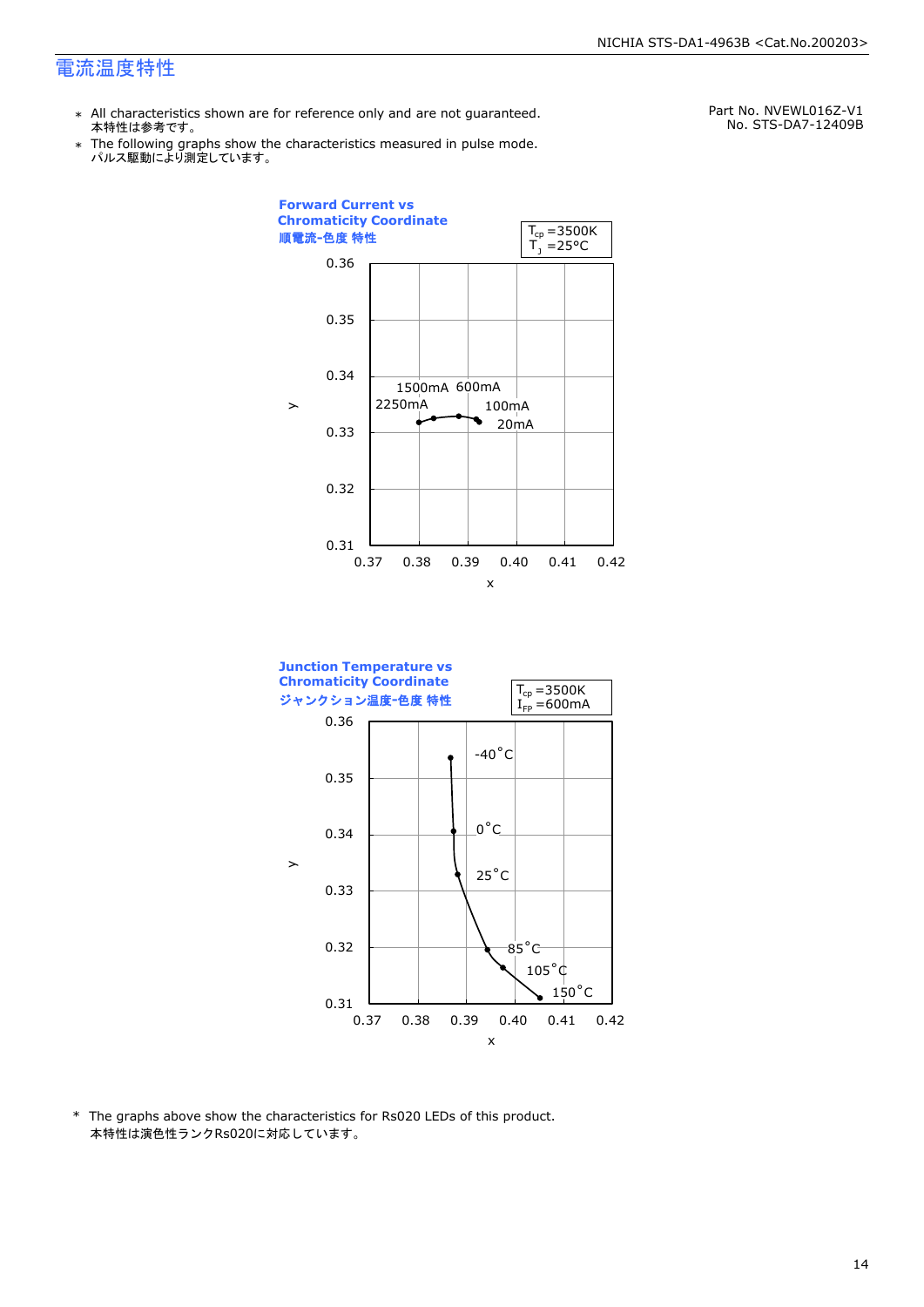- \* All characteristics shown are for reference only and are not guaranteed. 本特性は参考です。
- \* Ine following graphs show th<br>、パルス駆動により測定しています。 The following graphs show the characteristics measured in pulse mode.

Part No. NVEWL016Z-V1 No. STS-DA7-12410B





\* The graphs above show the characteristics for Rs020 LEDs of this product. 本特性は演色性ランクRs020に対応しています。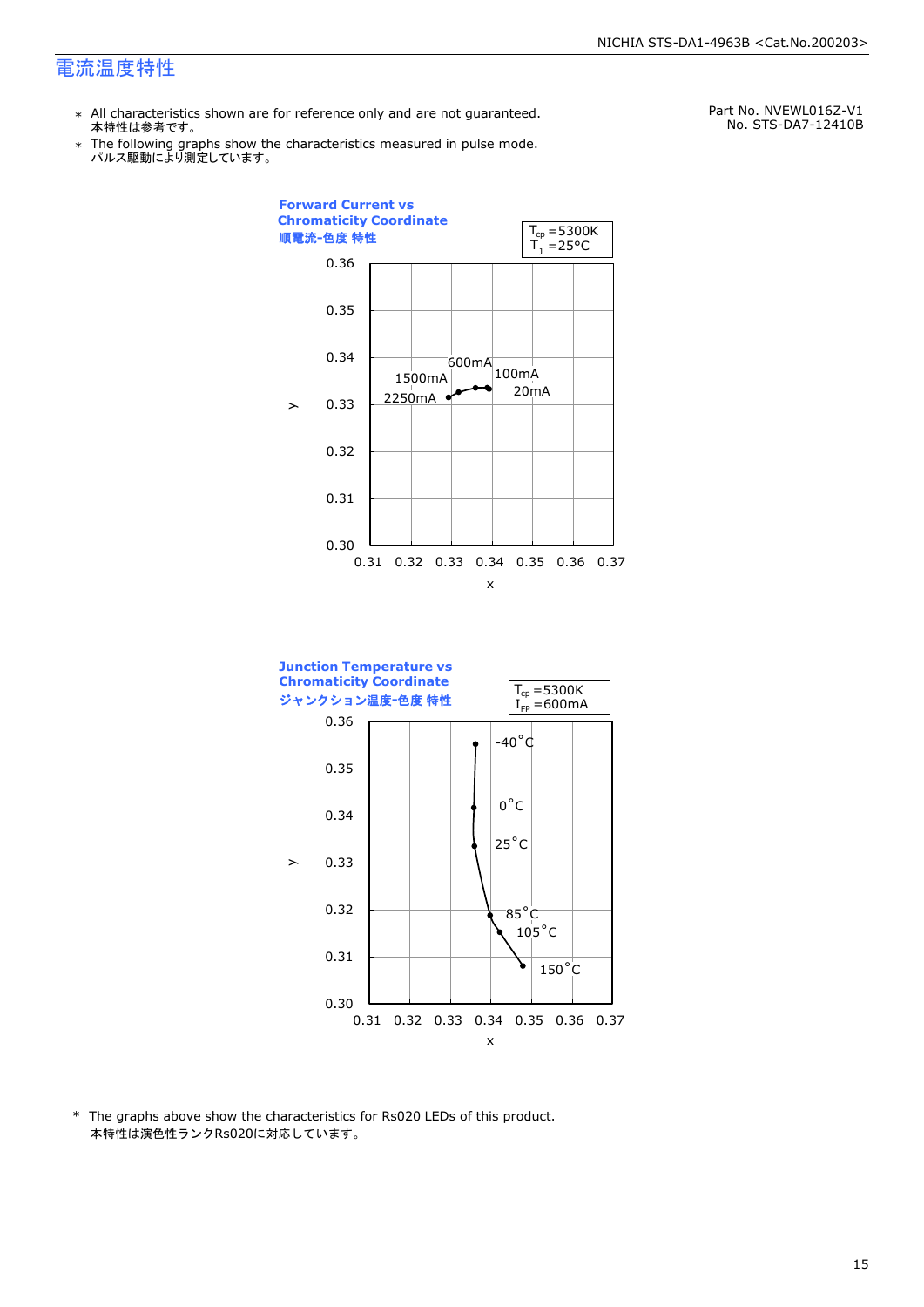# 信頼性

#### (1) 試験項目と試験結果

| 試験項目    | 参照規格                            | 試験条件                                    | 試験時間     | 故障判定<br>基準 No. | 故障数/試験数 |
|---------|---------------------------------|-----------------------------------------|----------|----------------|---------|
| 熱衝撃(気相) |                                 | -40°C(15 分)~100°C(15 分)                 | 100 サイクル | #1             | 0/10    |
| 高温保存    | <b>JEITA ED-4701</b><br>200 201 | $T_A = 100^{\circ}C$                    | 1000 時間  | #1             | 0/10    |
| 高温高湿保存  | <b>JEITA ED-4701</b><br>100 103 | $T_A = 60^{\circ}$ C, RH = 90%          | 1000 時間  | #1             | 0/10    |
| 低温保存    | JEITA ED-4701<br>200 202        | $T_{\text{A}} = -40^{\circ}C$           | 1000 時間  | #1             | 0/10    |
| 高温連続動作  |                                 | $T_c = 80$ °C, I <sub>F</sub> = 1500 mA | 1000 時間  | #1             | 0/10    |
| 静電破壊    | ANSI/ESDA/<br>JEDEC JS-001      | HBM, 8kV, 1.5kΩ, 100pF, 順逆 1回           |          | #1             | 0/10    |

注記:

測定は LED が常温に戻ってから行います。

#### (2) 故障判定基準

| 基準 No. | 項目      | 条件                   | 判定基準     |
|--------|---------|----------------------|----------|
|        | 順電圧(VF) | <sup>լ</sup> ⊧=600mA | ·初期値×1.1 |
| #1     | 光束(Φ.)  | $I_F = 600mA$        | :初期値×0.7 |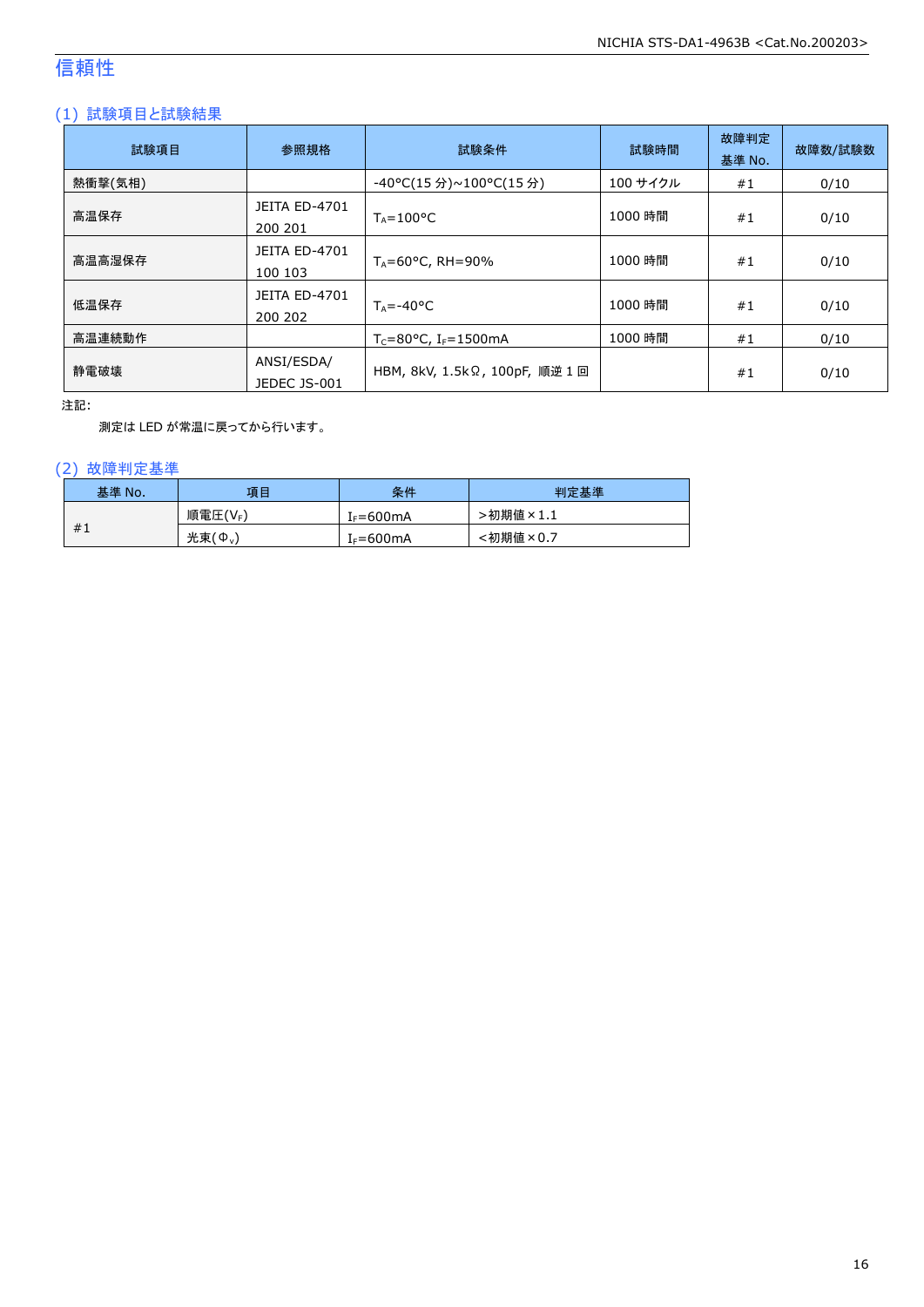#### 注意事項

#### (1) 保管

| 条件 |           | 温度         | 湿度       | 期間        |
|----|-----------|------------|----------|-----------|
| 保管 | アルミ防湿袋開封前 | 30°C<br>以下 | 90%RH 以下 | 納入日より1年以内 |
|    | アルミ防湿袋開封後 | 30°C 以下    | 70%RH 以下 | 168 時間以内  |

- アルミ防湿袋を開封後は上記の条件を越えないようにはんだ付けを完了下さい。万一未使用の LED が残った場合は、シリカゲル入り密閉容器等で保管 下さい。なお当社防湿袋に戻し、再封印することを推奨します。
- 電極部分は、金メッキが施されております。腐食性ガス等を含む雰囲気にさらされますと、メッキ表面が変質し、問題が生じる事があります。保管時は密閉 容器等で保管して下さい。なお当社防湿袋に戻し、再封印することを推奨します。
- 実機に使用する部材(パッキン、接着剤など)については、メッキ表面への影響を考慮して、硫黄成分を含有しているものの使用を避けて下さい。メッキの 表面異常は、導通・接続不良に繋がる可能性があります。また、パッキンを使用する場合は、シリコーンゴム材質のものを推奨します。その際、低分子量 のシロキサンによる機器の接点不良に注意して下さい。
- 急激な温度変化のある場所では、結露が起こりますので温度変化の少ない場所に保管して下さい。
- 埃の多い環境での保管は避けて下さい。
- 直射日光や室温を超えるような環境に長期間さらさないで下さい。

#### (2) 使用方法

● LED 毎に絶対最大定格を超えないように回路設計を行って下さい。LED 毎に定電流駆動することを推奨致します。また定電圧駆動する場合は、(A)の回 路は LED の順電圧の影響により LED に流れる電流がばらつく可能性がありますので、(B)の回路を推奨します。



- 本製品は、順方向電流駆動でご使用下さい。また、非点灯時には順逆とも電圧がかからないように配慮下さい。特に逆電圧が連続的に加わる状態は、マ イグレーションを発生させる可能性があり、素子にダメージを与える場合がありますので避けて下さい。長時間使用しない場合は、安全のために必ず主電 源スイッチを切って下さい。
- 電流により色度が変化するため、調光する場合はパルス駆動によるデューティ制御を推奨します。
- 本製品は LED の諸特性が安定する定格電流の 10%以上でご使用されることを推奨します。
- 雷サージなどの過電圧が LED に加わらないようにして下さい。
- 屋外で使用される場合は、十分な防水対策、湿度対策、塩害対策を施してご使用下さい。

#### (3) 取り扱い上の注意

- 素手で本製品を取り扱わないで下さい。表面が汚れ、光学特性に影響を及ぼすことがあります。また場合によっては、製品の変形や断線が起こり、不灯 の原因になることがあります。
- ピンセットで本製品を取り扱う場合は、製品へ過度な圧力を掛けないようにして下さい。樹脂部の傷、欠け、剥がれ、製品の変形や断線が起こり、不灯の 原因となります。
- 本製品を落下させてしまった場合には、製品の変形などが発生することがありますのでご注意下さい。
- 本製品は積み重ねしないで下さい。製品を重ねると樹脂部に衝撃を与え、樹脂部の傷、欠け、剥がれ、変形・断線、LED 剥がれが発生し、不灯の原因に なります。

#### (4) 設計上の注意

- LED 周辺で使用する部材(筐体、パッキン、接着剤、2 次レンズ、レンズカバーなど)から放出された揮発性有機化合物は、LED のレンズや封止樹脂を透 過する可能性があります。特に密閉状態では、これらの揮発性有機化合物が熱や光子エネルギーにさらされると変色が起こり LED の光出力が大幅に低 下したり、色ずれが発生する可能性があります。また、空気の循環をよくすることで、光出力の低下や色ズレが改善されることがあります。密閉状態でご使 用される場合は、実機点灯試験による光学評価で異常なきことの確認をお願いします。
- 本製品は、カが加わるとセラミックス基板の割れが発生する恐れがあります。本製品を筐体に固定する場合、専用ホルダを用いることを推奨します。
- 製品と筐体間の接続には放熱グリスを用いることを推奨します。製品・筐体のみの固定では、放熱性が低下することがあります。また放熱シートを用いた 場合、熱抵抗値は顕著に大きくなる可能性があります。

#### **COB** の取り扱い、密着、放熱などの一連のアプリケーションノートは弊社ホームページ「**LED** テクニカルデータ」をご確認ください。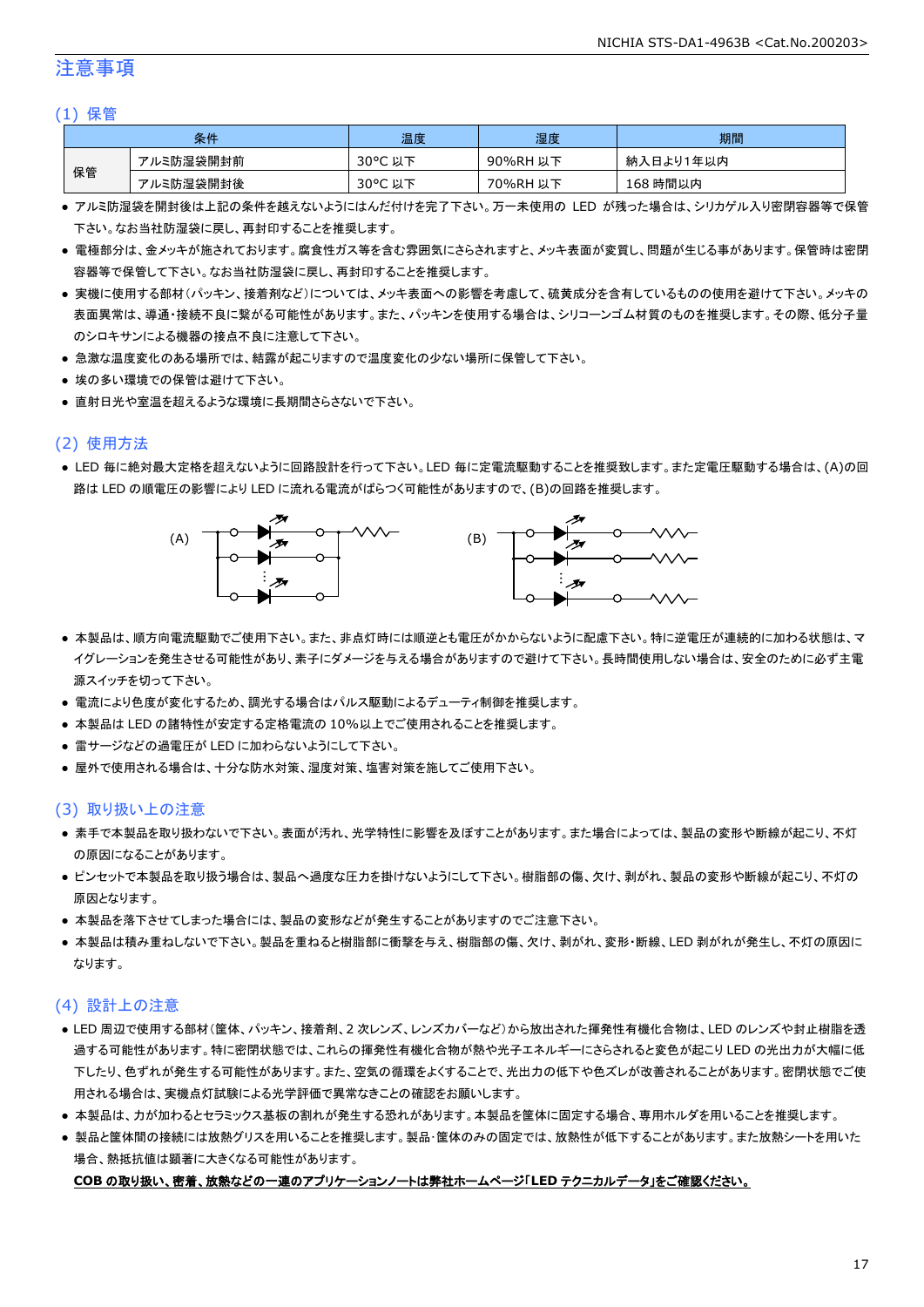#### (5) 静電気に対する取り扱い

● 本製品は静電気やサージ電圧に敏感で、素子の損傷や信頼性低下を起こすことがあります。取り扱いに際しては、以下の例を参考に静電気対策を十分 行って下さい。

 リストストラップ、導電性衣類、導電靴、導電性床材等による電荷の除去 作業区域内の装置、治具等の接地による電荷の除去 導電性材料による作業台、保管棚等の設置

- 使用機器(はんだコテなど)、治具、装置類や作業区域内は適切に接地をして下さい。また、実装される機器等についてもサージ対策の実施を推奨しま す。
- 治具、装置類にガラスやプラスチックなどの絶縁体を使用される場合は以下の例を参考に対策を十分行って下さい。

 導電性材料による導電化 加湿による帯電防止 除電器(イオナイザ)による電荷の中和

#### (6) 熱の発生

● 本製品をご使用の際は、効率的に素子の熱を下げる対策を施し、最大ジャンクション温度(T」)を超えることがないよう配慮下さい。熱飽和時のジャンクショ ン温度(T」)を推定する方法として、次の式で算出することが可能です。

 $T_J = T_C + R_{\theta JC} \cdot W$ 

```
*T<sub>1</sub>=ジャンクション温度: °C
```
Tc=ケース温度: °C

R<sub>0JC</sub>=ダイスから T<sub>C</sub> 測定ポイントまでの熱抵抗: °C/W

W=投入電力(I<sub>F</sub>×V<sub>F</sub>): W



● 密着させる材料や筐体の材料特性および表面状態により Reicが変化することがあります。以下の内容についてもご注意頂けますようお願い致します。 本製品を搭載する筐体もしくはヒートシンクの間は熱抵抗の低い放熱材で密着させて下さい。

本製品を搭載するヒートシンクの面は穴や凹凸がなく、平たんにして密着させて下さい。

ホルダーや放熱材を使用する場合は、放熱が維持できる状態として下さい。

 熱による経年劣化、つまり寸法変化または特性劣化が発生すると、保持状態が変化し放熱悪化による製品破損の原因となりますので、信頼性についても 十分に御確認をお願い致します。

● 表面温度測定器(サーモグラフィ)等による非接触による温度測定も有効ですので、放熱設計の際の御参考として下さい。

#### ● **COB** の取り扱い、密着、放熱などの一連のアプリケーションノートは弊社ホームページ「**LED** テクニカルデータ」をご確認ください。

#### (7) 洗浄

- ぬれた雑巾、ベンジン、シンナーなどで LED を拭かないで下さい。
- 洗浄する場合は、イソプロピルアルコールを使用して下さい。その他の洗浄剤の使用に当たってはパッケージ及び樹脂が侵され不具合発生の原因となる 場合がありますので、問題のないことを十分確認の上での使用をお願い致します。フロン系溶剤については、世界的に使用が規制されています。
- LED に汚れが付着した場合にはイソプロピルアルコールを布に付けて良く絞って汚れを拭き取って下さい。
- 超音波洗浄は、基本的には行わないで下さい。やむをえず行う場合は、発振出力や基板の取り付け方により LED への影響が異なりますので、予め実使 用状態で異常のない事を確認の上実施下さい。

#### (8) 目の安全性

- 2006 年に国際電気委員会(IEC)からランプ及びランプシステムの光生物学的安全性に関する規格 IEC 62471 が発行され、LED もこの規格の適用範 囲に含められました。一方、2001 年に発行されたレーザー製品の安全に関する規格 IEC 60825-1 Edition1.2 において、LED が適用範囲に含まれて いましたが、2007 年に改訂された IEC 60825-1 Edition2.0 で LED が適用除外されました。但し、国や地域によっては、依然として IEC 60825-1 Edition1.2 と同等規格を採用し、LED が適用範囲に含められています。これらの国や地域向けには、ご注意下さい。IEC62471 によって分類される LED のリスクグループは、放射束や発光スペクトル、指向性などによって異なり、特に青色成分を含む高出力ではリスクグループ 2 に相当する場合もあり ます。LED の出力を上げたり、LED からの光を光学機器にて集光したりするなどした状態で、直視しますと眼を痛めることがありますので、ご注意下さい。
- 点滅光を見つづけると光刺激により不快感を覚えることがありますのでご注意下さい。又、機器に組み込んでご使用される場合は、光刺激などによる第三 者への影響をご配慮下さい。